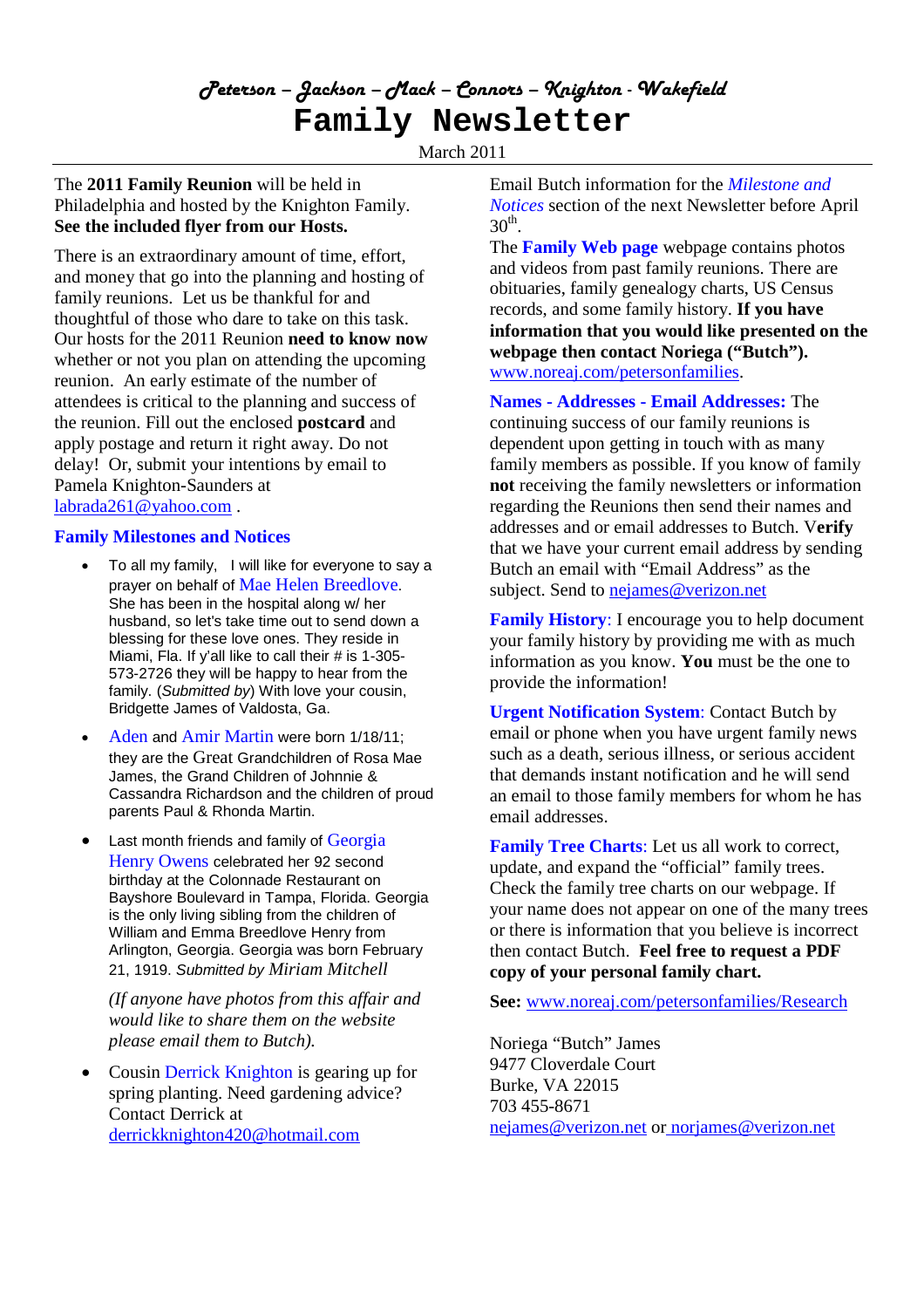# **JACKSON PETERSON FAMILY REUNION AUGUST 12-14, 2011 PHILADELPHIA, PA**

**HOTEL:** You should call the hotel before July 01, 2011 to make your reservations. Please state that you are reserving your room for the Jackson Peterson Family Reunion. The rates are \$89.00 per night plus tax (1-4 persons per room)

# **Comfort Inn 100 N. Christopher Columbus Boulevard Philadelphia, PA 19106 (215) 627-7900**

#### **Accommodations/Features**

- 185 Guest Rooms with Waterfront and City Views
- Complimentary Deluxe Continental Breakfast
- Courtesy Shuttle Service
- In-Room safes, Coffee Makers, Irons & Ironing Boards
- Free Local Phone Calls
- Lobby Lounge
- Complimentary High Speed Internet Access
- Exercise Room
- 2 Diamond AAA rating

#### **Area Attractions**

- Sugar House Casino
- Constitutional Center, Liberty Bell, Independence Mall, Betsy Ross House, U.S. Mint – Walking Distance
- Seaport Museum Walking Distance
- Ferry To NJ State Aquarium Walking Distance
- Penns Landing Walking Distance
- African American Museum Walking Distance
- Gallery for Shopping Walking Distance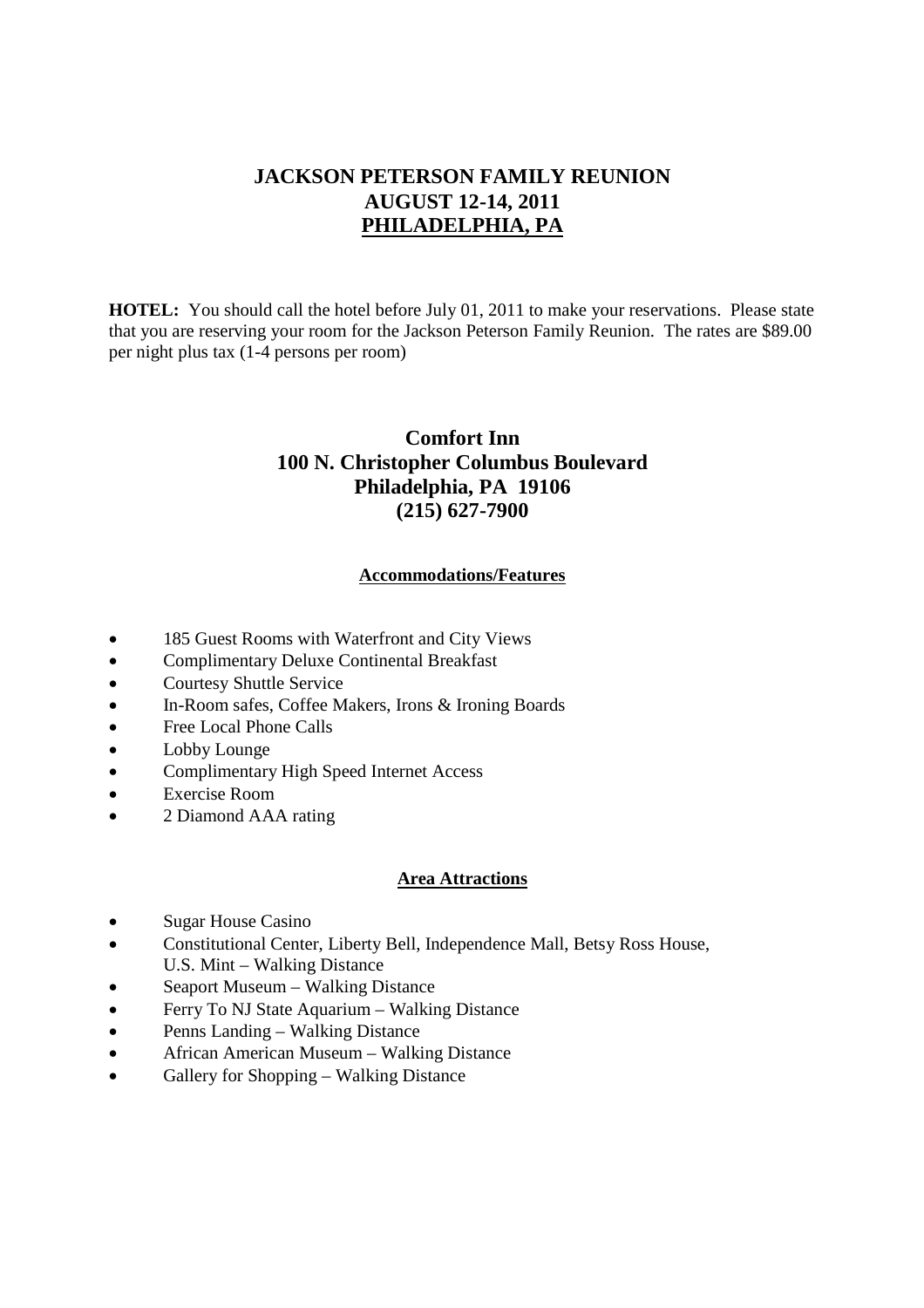1. Transportation:

Philadelphia International Airport is located approximately 15 minutes from the hotel. Rental car service is available at the airport. Comfort Inn Hotel does not provide free shuttle service to and from the airport, however, there is a bus service for your use for \$10.00 to or from the airport. . Additionally, the hotel will provide shuttle service to areas of attractions free of charge.

#### 2. Reunion Fees:

- a. Reunion fees must be paid by May 01, 2011 and **NO LATER THAN** May 30, 2011. Reunion fees are as follows:
	- i. Adult and Children over 16 years of Age \$65.00
	- ii. Children 6 to 16 Years of Age \$45.00
	- iii. Children 5 and under Free!
- b. T-Shirts are as follow: Adults \$10.00; Children \$8.00

## **ALL ORDERS FOR T-SHIRTS SHOULD BE IN PRIOR TO MAY 1, 2011 TO ALLOW FOR PRINTING**

#### **Please send payment to**:

Pamela A. Saunders 300 S. Lenola Road, #192 Maple Shade, NJ 08052 Labrada261@yahoo.com